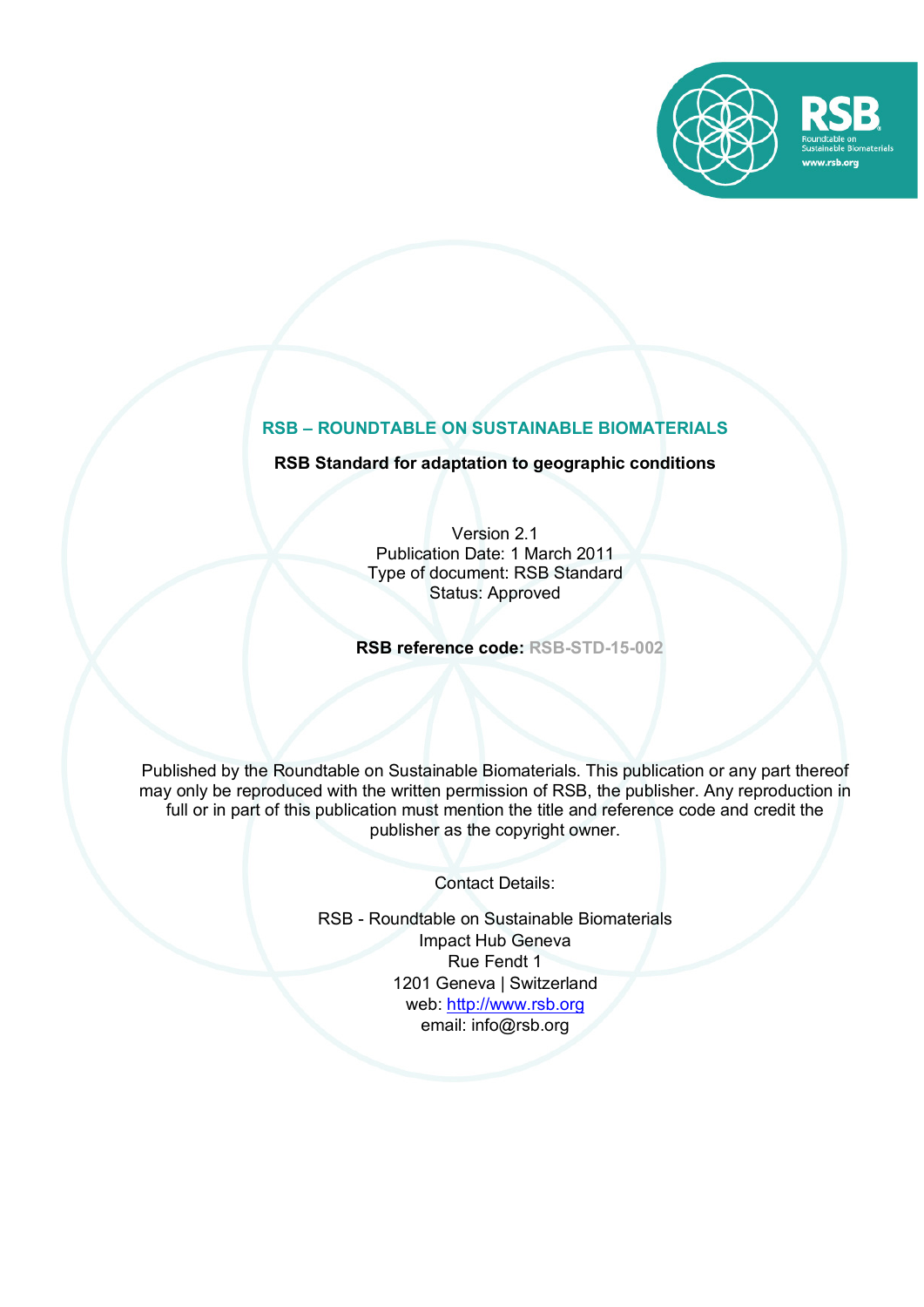

### **Introduction**

The objective of RSB-STD-15-002, Standard for adaptation to geographic conditions, is to ensure that the RSB Criteria and corresponding RSB Indicators can be adapted to specific geographic conditions in cases where implementation of the *RSB Principles* & Criteria would otherwise result in a *prejudice* towards participants or in negative environmental, social, cultural or economic effects. Corresponding adaptations to the RSB Criteria and RSB Indicators will be defined in *RSB Regional Standards*. Figure 1 provides a schematic overview of this RSB Standard for adaptation to geographic conditions and the development of *RSB Regional Standards*.



Figure 1: Schematic overview of the RSB Standard for adaptation of the RSB Criteria and corresponding RSB Indicators to geographic conditions and the development of the *RSB Regional Standard*.

The formal decision to develop a new *RSB Regional Standard* is taken by RSB, based on a needs assessment and proposal elaborated by an entity/party with a demonstrated interest in the geographic adaptation of the RSB Criteria and corresponding RSB Indicators. Until a RSB Regional *Standard* is developed and formally approved by the RSB, the international *RSB Principles* & Criteria are applicable.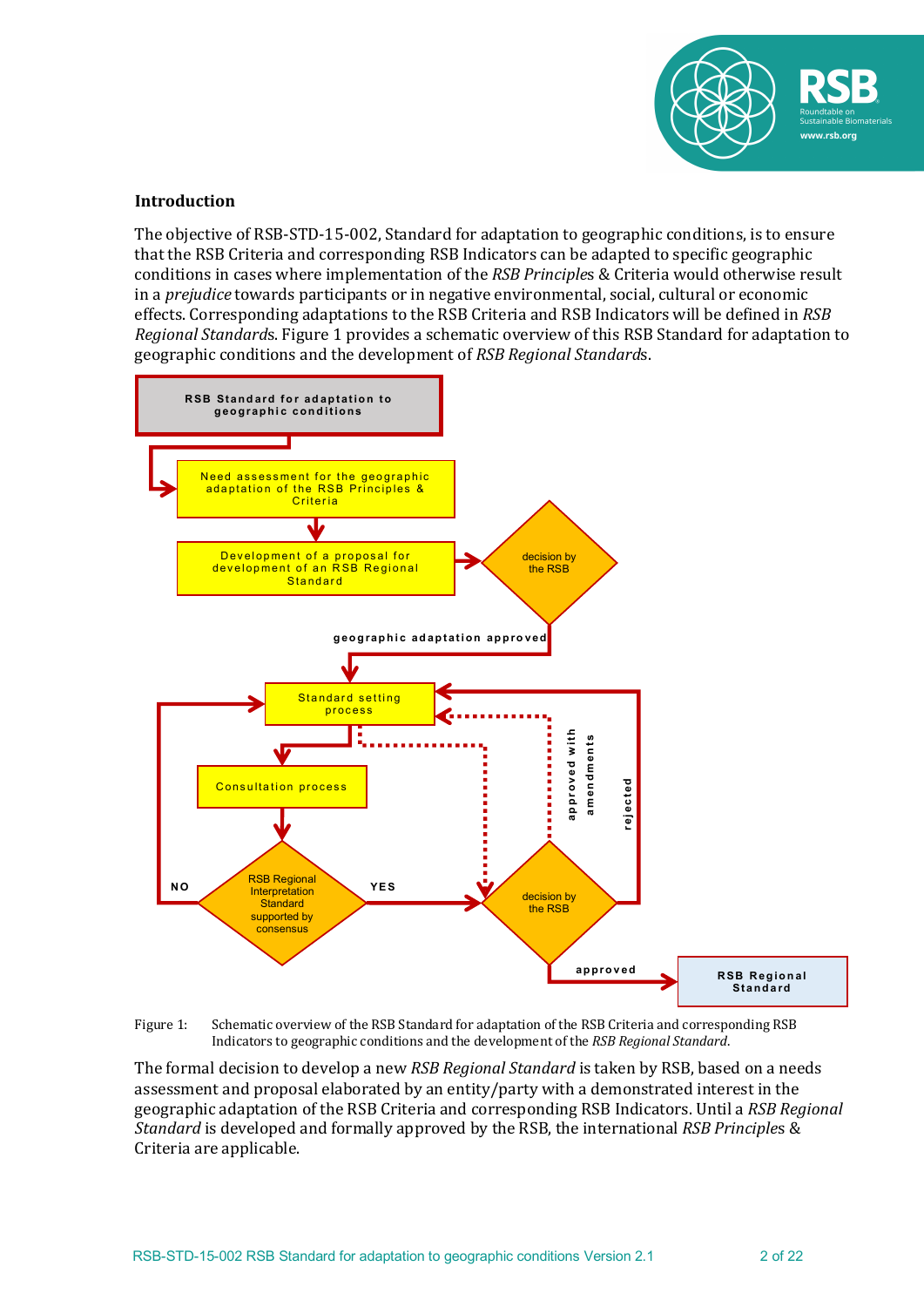

It is recommended that entities/parties interested in the geographic adaptation of RSB Criteria and corresponding RSB Indicators, and/or other RSB standards, contact the RSB before conducting a needs assessment and elaborating a proposal as specified in this standard.

The requirements in this standard are designed to comply with the ISEAL Code of Good Practice for Setting Social and Environmental Standards (2006), and thereby to demonstrate compliance with the applicable requirements of ISO/IEC Guide 59 Code of good practice for standardization, and the WTO Technical Barriers to Trade (TBT) Agreement Annex 3 Code of good practice for the preparation, adoption and application of standards. Excerpts from the TBT Second Triennial Review Annex 4, Principles for the Development of International Standards, Guides and Recommendations with Relation to Articles 2, 5 and Annex 3 of the Agreement have also been referenced where appropriate.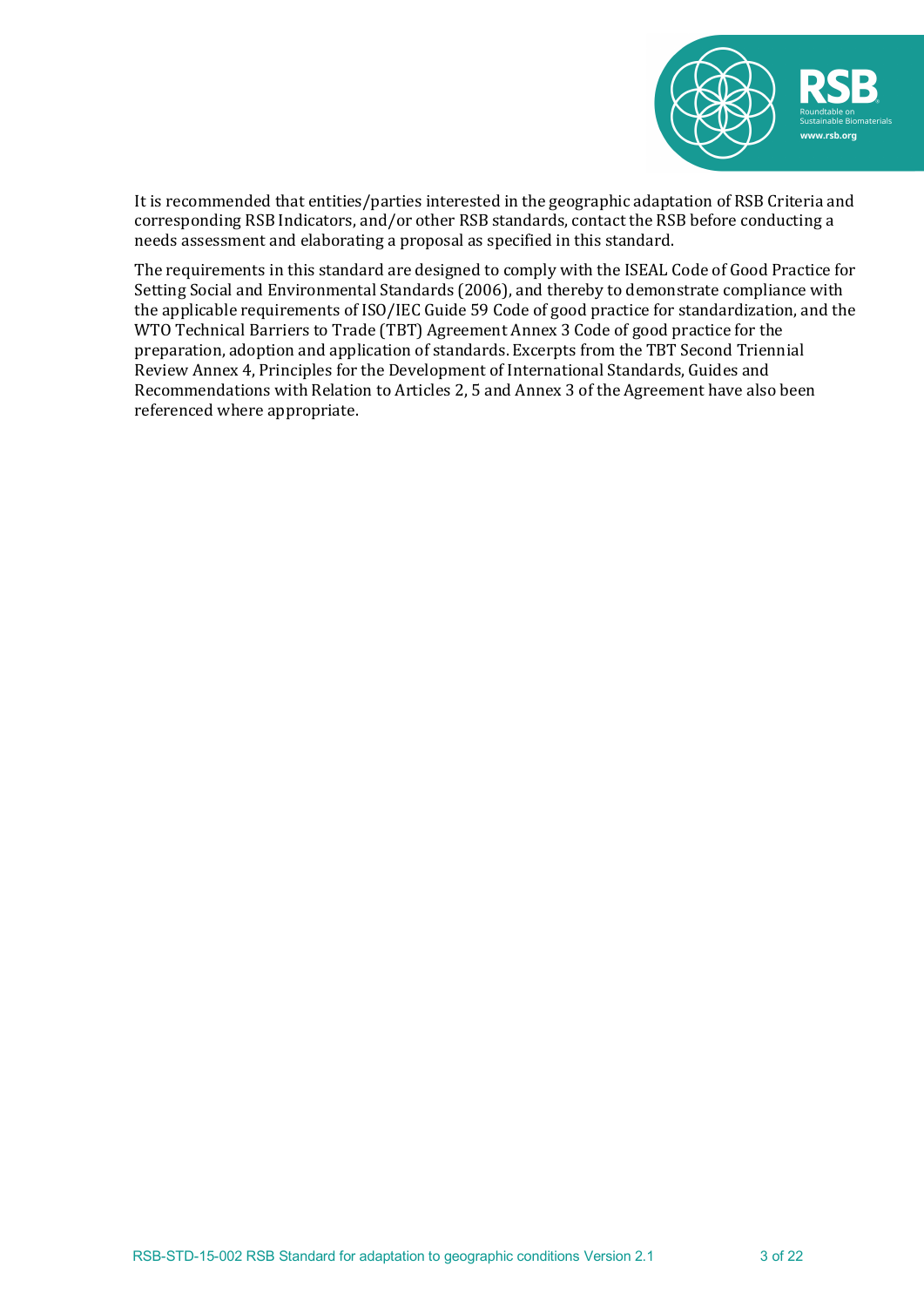

**Table of contents**

- **A. Intent of this standard**
- **B. Scope of this standard**
- **C. Status and effective date**
- **D. Note on use of this standard**
- **E. References**
- **F. Terms and definitions**
- **G. Requirements**

**PART 1: PROCESS**

- **1. General requirements for development of RSB Regional Standards**
- **2. Process for the development of a RSB Regional Standard**

**PART 2: CONTENT**

- **3. Reference to the geographical scope and regional conditions**
- **4. Adaptation of RSB Criteria and Indicators for specific regional conditions**

### **ANNEX A**

Requirements for the written proposal for development of a *RSB Regional Standard*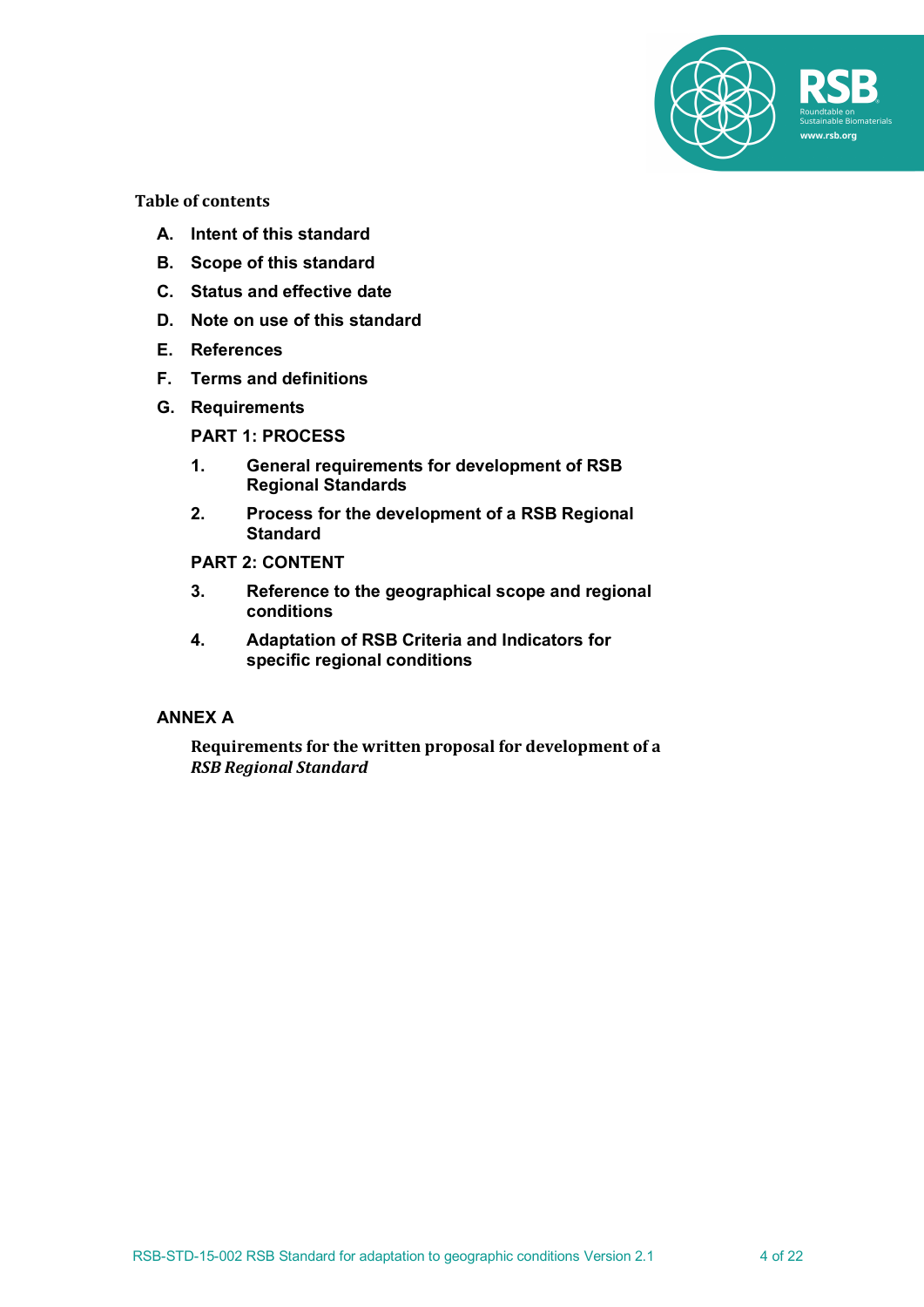

#### **A. Intent of this standard**

This standard is intended to ensure that international RSB Criteria and corresponding RSB Indicators can be adapted to political, legal, customary and/or technical social, environmental, cultural, ethical and/or economic conditions in a *particular geographic region*. Such adaptation shall only be undertaken if compliance with the international *RSB Principle*s & Criteria and indicators thereto, and the RSB standards:

- i. do not comprehensively and/or consistently achieve the intent of the *RSB Principles* & Criteria in a *particular geographic region*;
- ii. resulted or could result in a violation of existing legislation in a *particular geographic region*.
- iii. resulted or could result in systematically inconsistent outcomes for different participating operators in a *particular geographic region*;
- iv. resulted or could result in systematic negative political, legal, customary and/or technical social, environmental, cultural, ethical and/or economic effects in a *particular geographic region*;

The geographic adaptation of international RSB Criteria and corresponding RSB Indicators shall:

- i. follow due process as outlined in this standard;
- ii. ensure that experience, knowledge, concerns and inputs, including technical and scientific expertise, of all relevant and affected *constituents* and *stakeholders* are considered transparently, equitably and without prejudice;
- iii. ensure that the resulting *RSB Regional Standards* is supported by a broad consensus of all relevant and affected *constituents* and *stakeholders*:
- iv. be presented to the RSB for decision.

The requirements for the process for the development of the *RSB Regional Standard* listed below are intended to ensure that any entity or person initiating a process for *development of* a RSB Regional Standard is fully able to successfully complete the development process and maintain the resulting *RSB Regional Standard* in the long term. *Constituents* and *stakeholders* in a particular region, who feel that the *development of a RSB Regional Standard* is necessary, but who do not have the ability to initiate such a development process (e.g. for lack of available resources, etc.) should approach the RSB for guidance on the possibilities to address their respective concerns with respect to the *RSB Principles* & Criteria and corresponding indicators.

#### **B.** Scope of this standard

This standard is an international standard and valid worldwide, and specifies the requirements for the adaptation of RSB Criteria and RSB Indicators to political, legal, customary and/or technical social, environmental, cultural, ethical and/or economic conditions in a *particular geographic region*.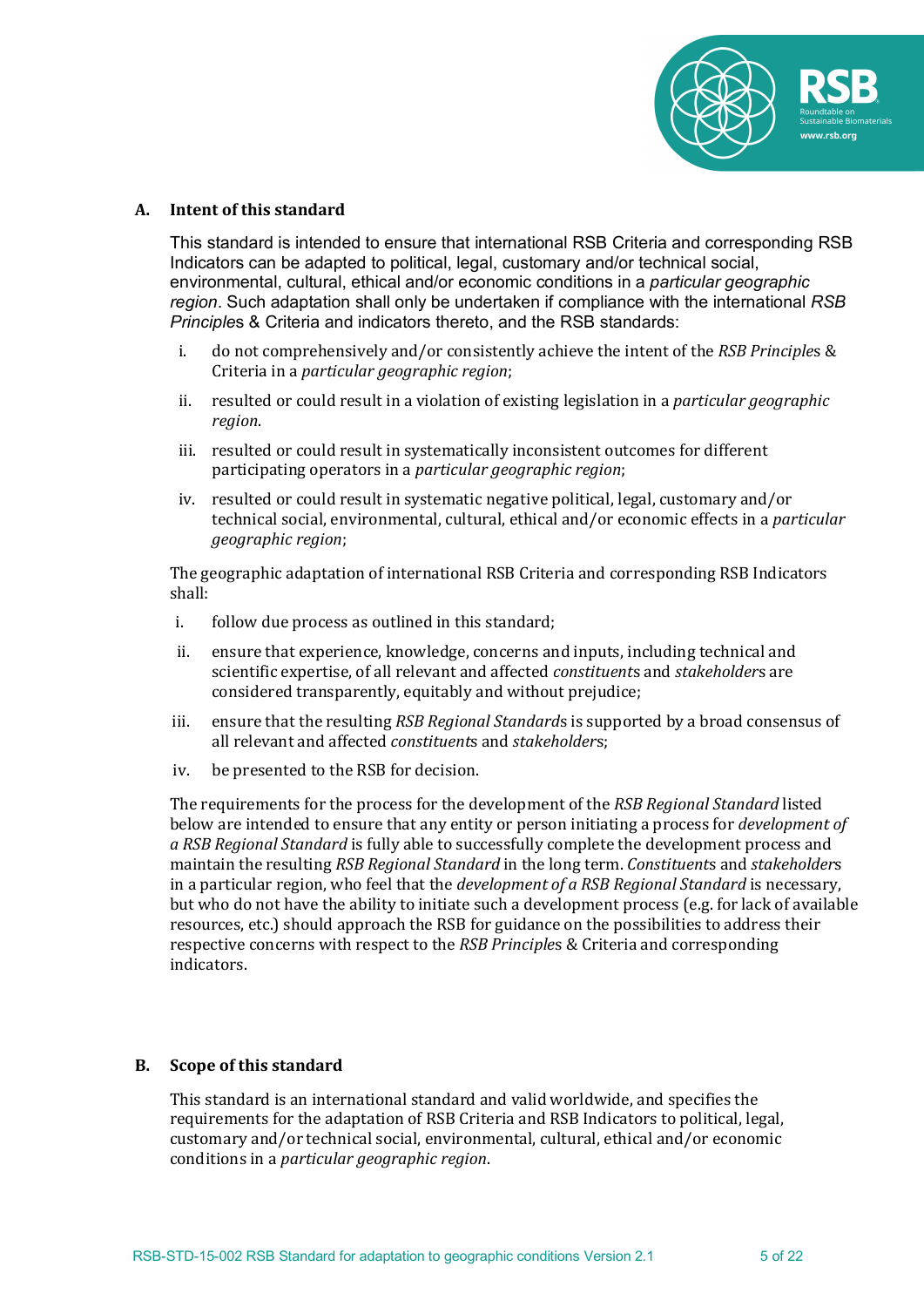

### **C. Status and effective date**

The version 2.0 of the *RSB Standard for adaptation to geographic conditions* shall be effective on 1 March 2011.

#### **D.** Note on use of this standard

All aspects of this standard are considered to be normative, including the intent, scope, standard *effective date*, note on the use of this standard, references, terms and definitions, requirements, and annexes unless otherwise stated. Users implementing this standard shall ensure that the intent of this standard is met. To ensure that the intent of this standard is met users shall implement all of the requirements specified in this standard, and any and all additional measures necessary to achieve the intent of this standard.

#### **E. References**

ISO Guide 59: Code of Good Practice for Standardization. 1994 

ISEAL Code of Good Practice for Setting Social and Environmental Standards. P005 - Public Version 4 - January, 2006

WTO Agreement on Technical Barriers to Trade (TBT) Agreement. Annex 3: Code of good practice for the preparation, adoption and application of standards.

WTO TBT Second Triennial Review Annex 4, Principles for the Development of International Standards, Guides and Recommendations with Relation to Articles 2, 5 and Annex 3 of the Agreement

RSB-STD-01-001 RSB Principles & Criteria

## **F. Terms and definitions**

The Terms and definitions listed below refer to the use of terms in this *RSB Standard for adaptation* to geographic conditions (RSB-STD-15-002). While the terms listed below may be used differently in other documents and contexts, the definitions listed below are binding for this document. Terms used in the text of this standard, for which a definition is provided below, are written in italics. A full list of definitions can be found in *RSB-DOC-10-002 RSB Glossary of terms*.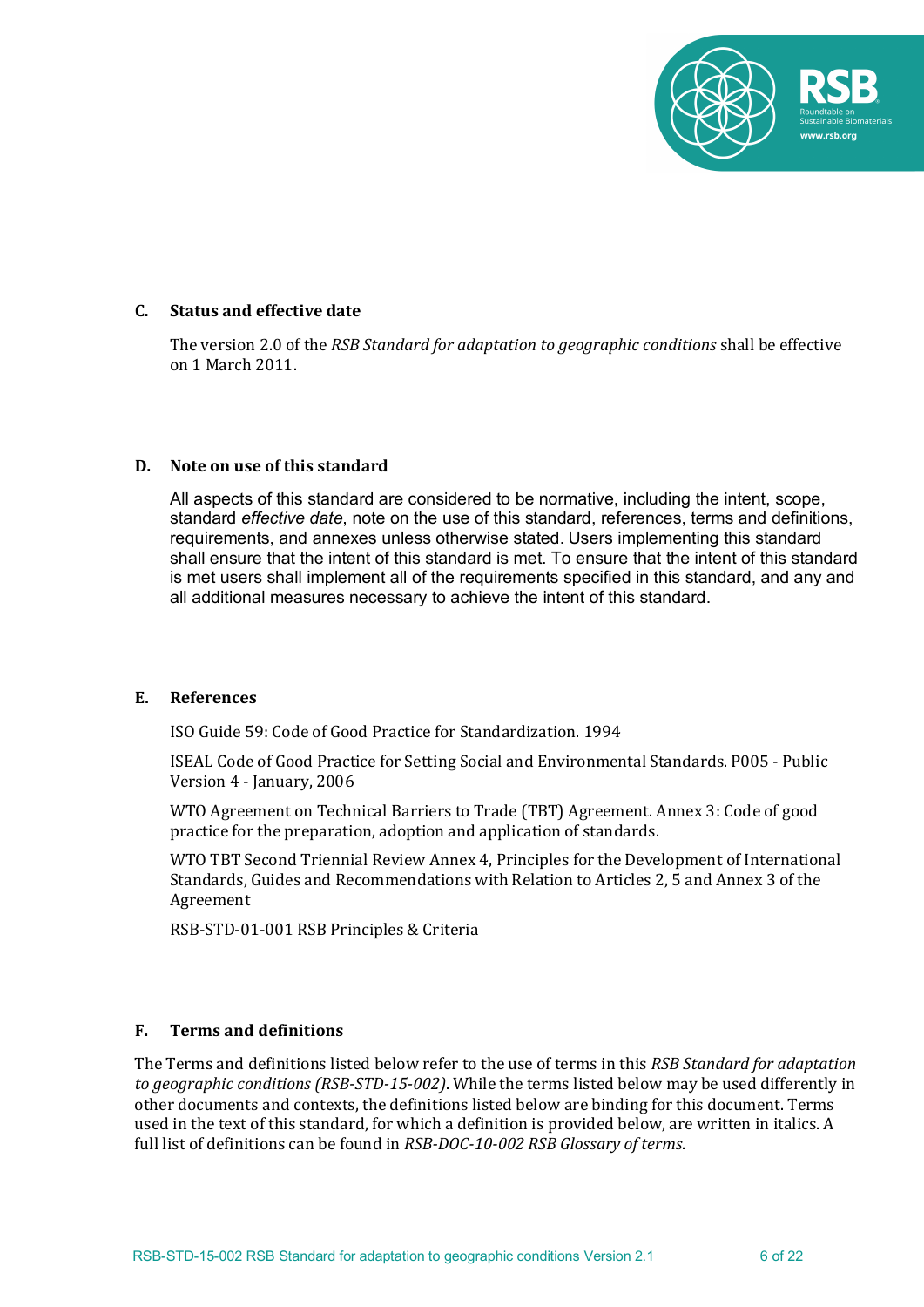

| approval by RSB                              | decision of acceptance duly taken by the RSB.                                                                                                                                                                                                                                                                                                |
|----------------------------------------------|----------------------------------------------------------------------------------------------------------------------------------------------------------------------------------------------------------------------------------------------------------------------------------------------------------------------------------------------|
| comments                                     | suggestions, concerns and issues raised by stakeholders<br>during the consultation process.                                                                                                                                                                                                                                                  |
| constituent                                  | see stakeholder                                                                                                                                                                                                                                                                                                                              |
| crop                                         | plant used for biomass production and the biomass<br>produced based on this plant                                                                                                                                                                                                                                                            |
| draft for approval                           | final draft of an RSB Standard ready for submission to the<br>RSB for decision.                                                                                                                                                                                                                                                              |
| effective date                               | the date when a standard becomes effective and binding<br>for the RSB, its members and constituents and the RSB<br>Certification Systems and its constituents.                                                                                                                                                                               |
| external standards                           | standards set by another independent standard setting<br>organization.                                                                                                                                                                                                                                                                       |
| facilitator                                  | the entity technically, legally, financially and politically<br>accountable, responsible and liable for the transparent,<br>comprehensive and consistent implementation of the<br>proposed process for geographic adaptation of the RSB<br>Criteria and corresponding RSB Indicators and the<br>development of a RSB Crop Specific Standard. |
| geographic scope                             | specifies in detail to the political, legal, customary and/or<br>technical social, environmental, cultural, ethical and/or<br>economic conditions which differentiate the particular<br>geographic region from neighboring regions.                                                                                                          |
| particular geographic region                 | geographic region defined by its particular geographic scope.                                                                                                                                                                                                                                                                                |
| prejudice                                    | uneven access to or distribution of social, environmental<br>and/or economic advantages and benefits, of<br>disadvantages and burdens                                                                                                                                                                                                        |
| public draft                                 | draft of an RSB Standard published for consultation with<br>stakeholders.                                                                                                                                                                                                                                                                    |
| Roundtable on Sustainable<br><b>Biofuels</b> | RSB - Roundtable on Sustainable Biofuels<br>EPFL - Ecole Polytechnique Federale De Lausanne<br><b>Energy Center</b><br>Château de Bassenges, Station 5<br>CH - 1015 Lausanne<br>Switzerland<br>web: http://rsb.epfl.ch<br>email: rsb@epfl.ch                                                                                                 |
| <b>RSB</b>                                   | see Roundtable on Sustainable Biofuels                                                                                                                                                                                                                                                                                                       |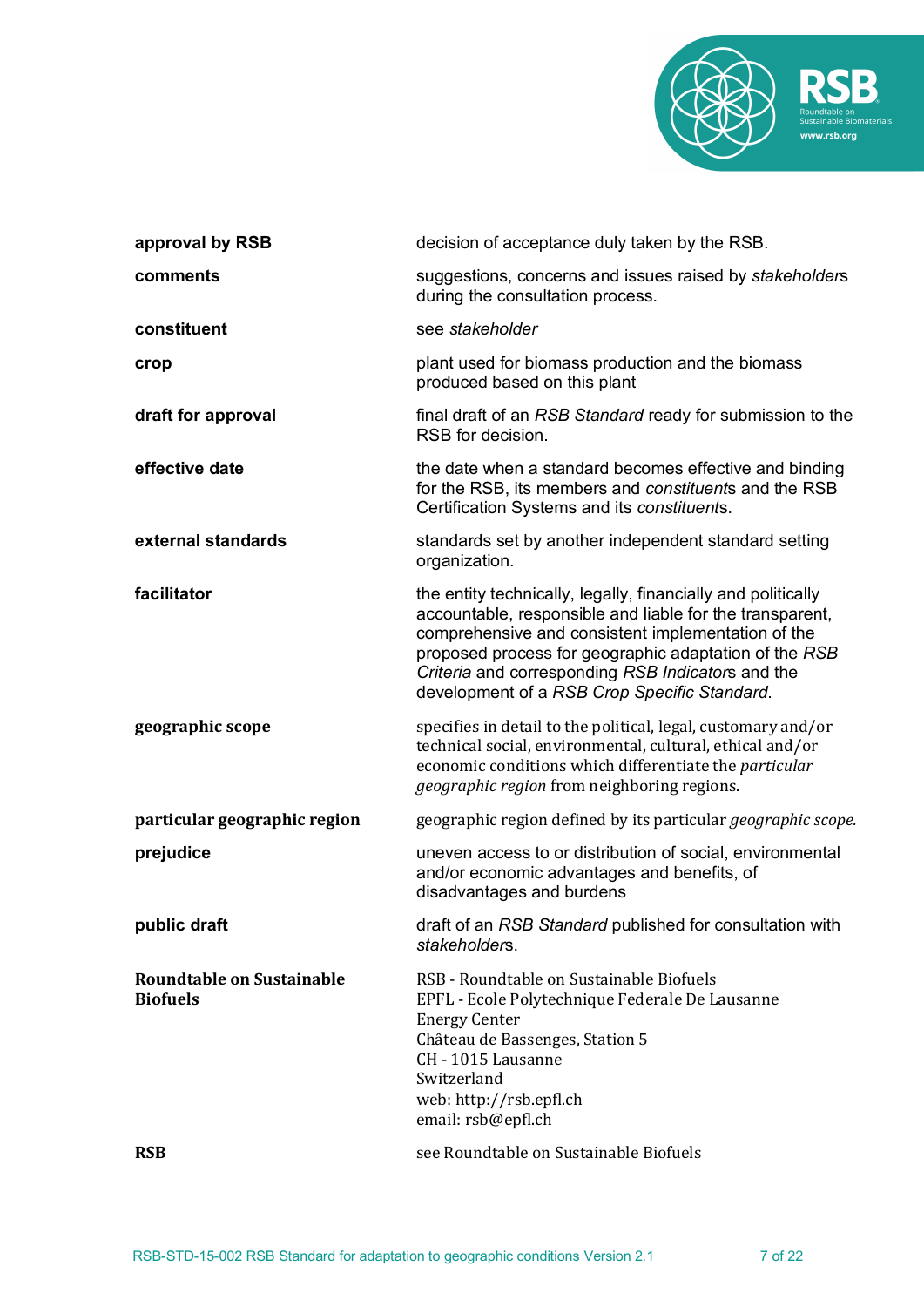

| <b>RSB certification systems</b>  | institutions, constituents, governance mechanisms,<br>processes and relationships which interact systematically<br>to ensure comprehensive and consistent implementation<br>of the RSB Criteria and corresponding RSB Indicators and<br><b>RSB Standards.</b>                                                                                                        |
|-----------------------------------|----------------------------------------------------------------------------------------------------------------------------------------------------------------------------------------------------------------------------------------------------------------------------------------------------------------------------------------------------------------------|
| <b>RSB Criterion</b>              | objective of performance which is specifically and<br>measurably operationalizing an RSB Principle.                                                                                                                                                                                                                                                                  |
| <b>RSB Indicator</b>              | outcome specifying a single aspect of performance which<br>is specifically, measurably and achievably operationalizing<br>an RSB Criterion.                                                                                                                                                                                                                          |
| <b>RSB member</b>                 | Legal entity or natural person participating in the<br>Roundtable on Sustainable Biofuels.                                                                                                                                                                                                                                                                           |
| <b>RSB Principle</b>              | description of the general intent of performance defined by<br>the RSB.                                                                                                                                                                                                                                                                                              |
| <b>RSB Crop Specific Standard</b> | Standard developed through implementation of this RSB<br>Standard for adaptation to crop specific conditions (RSB-<br>STD-20-003). Standard resulting from adaptation of RSB<br>Criteria and corresponding RSB Indicators to legal,<br>technical, social, environmental, ethical and/or economic<br>conditions specific to the cultivation of a specific crop.       |
| <b>RSB Regional Standard</b>      | standard developed through implementation of this RSB<br>Standard for adaptation to geographic conditions.<br>Standard resulting from adaptation of RSB Criteria and<br>corresponding RSB Indicators to political, legal, customary<br>and/or technical social, environmental, cultural, ethical<br>and/or economic conditions in a particular geographic<br>region. |
| <b>RSB Steering Board</b>         | elected governing body of the Roundtable on Sustainable<br>Biofuels consisting of representatives of the RSB<br>members.                                                                                                                                                                                                                                             |
| stakeholder                       | persons, groups or organizations who are directly or<br>indirectly affected by or who can affect an activity, but also<br>includes people and organizations who have concerns about<br>the activity, or who might be responsible agents.                                                                                                                             |
| systematic effect                 | an effect which occurs regularly due to a specific set of<br>conditions and not incidentally or randomly.                                                                                                                                                                                                                                                            |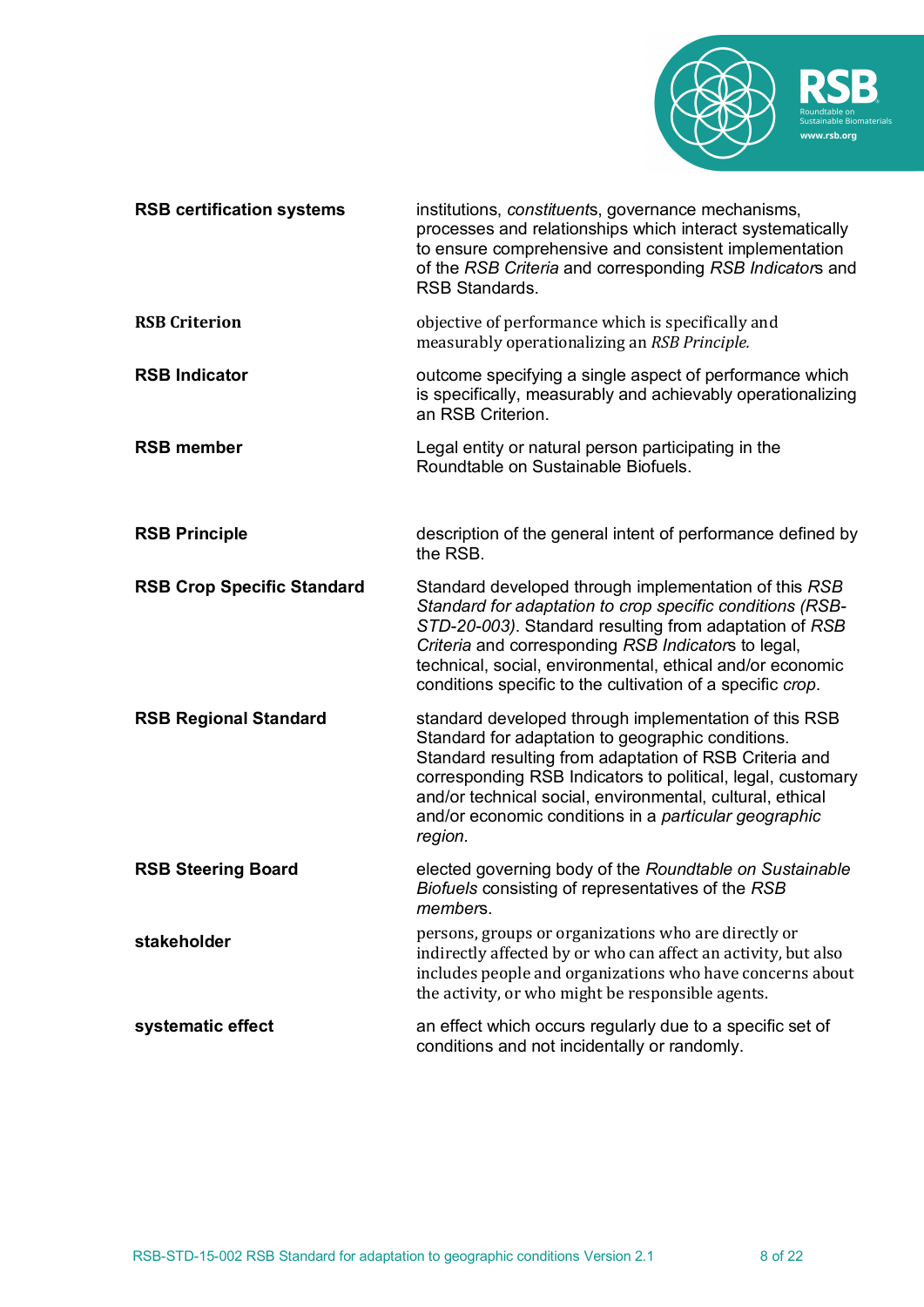

#### **G. Requirements**

#### **PART 1: PROCESS**

#### 1. General requirements for development of RSB Regional Standards

- 1. 1. An *RSB Regional Standard* may be necessitated and developed if, due to specific political, legal, customary and/or technical social, environmental, cultural, ethical and/or economic conditions in a *particular geographic region*, the implementation of the *RSB Principles*, criteria and/or indicators resulted or would result in one or more of the following effects:
	- i. Compliance with the *RSB Principles*, criteria and/or indicators does not comprehensively and/or consistently achieve the intent of the *RSB Principles* & Criteria.
	- ii. Compliance with the *RSB Principles*, criteria and/or indicators resulted or could result in a violation of existing legislation.
	- iii. Compliance with the *RSB Principles*, criteria and/or indicators resulted or could result systematically in inconsistent outcomes for different participating operators in a *particular geographic region*.
	- iv. Compliance with the *RSB Principles*, criteria and/or indicators resulted or could result systematically in negative political, legal, customary and/or technical social, environmental, cultural, ethical and/or economic impacts in a *particular geographic region*.
- 1. 2. The process for development of a *RSB Regional Standard* may be initiated by any entity or natural person with a demonstrated political, legal, customary and/or technical social, environmental, cultural, ethical and/or economic interest in the *crop* specific adaptation of the *RSB Criteria* and Indicators and the development of the *RSB Regional Standard*.

Note: It is recommended that any entity or natural person intending to initiate the development a *RSB Regional Standard* contact the RSB for necessary guidance and support.

- 1. 3. The *development of a RSB Regional Standard*, and all associated processes (e.g. needs assessment, proposal development, proposal decision by RSB, standard setting, consultation, standard decision by RSB, etc.) and results (e.g. new standards, revised standards, associated documents and guidance, etc.) shall meet the intent of the *RSB Principles* & Criteria and shall not conflict with and/or contradict the *RSB* standard and/or the *RSB certification systems*.
- 1. 4. Upon full and unconditional approval by the *RSB*, the *RSB Regional Standard* shall be effective as of the *effective date*.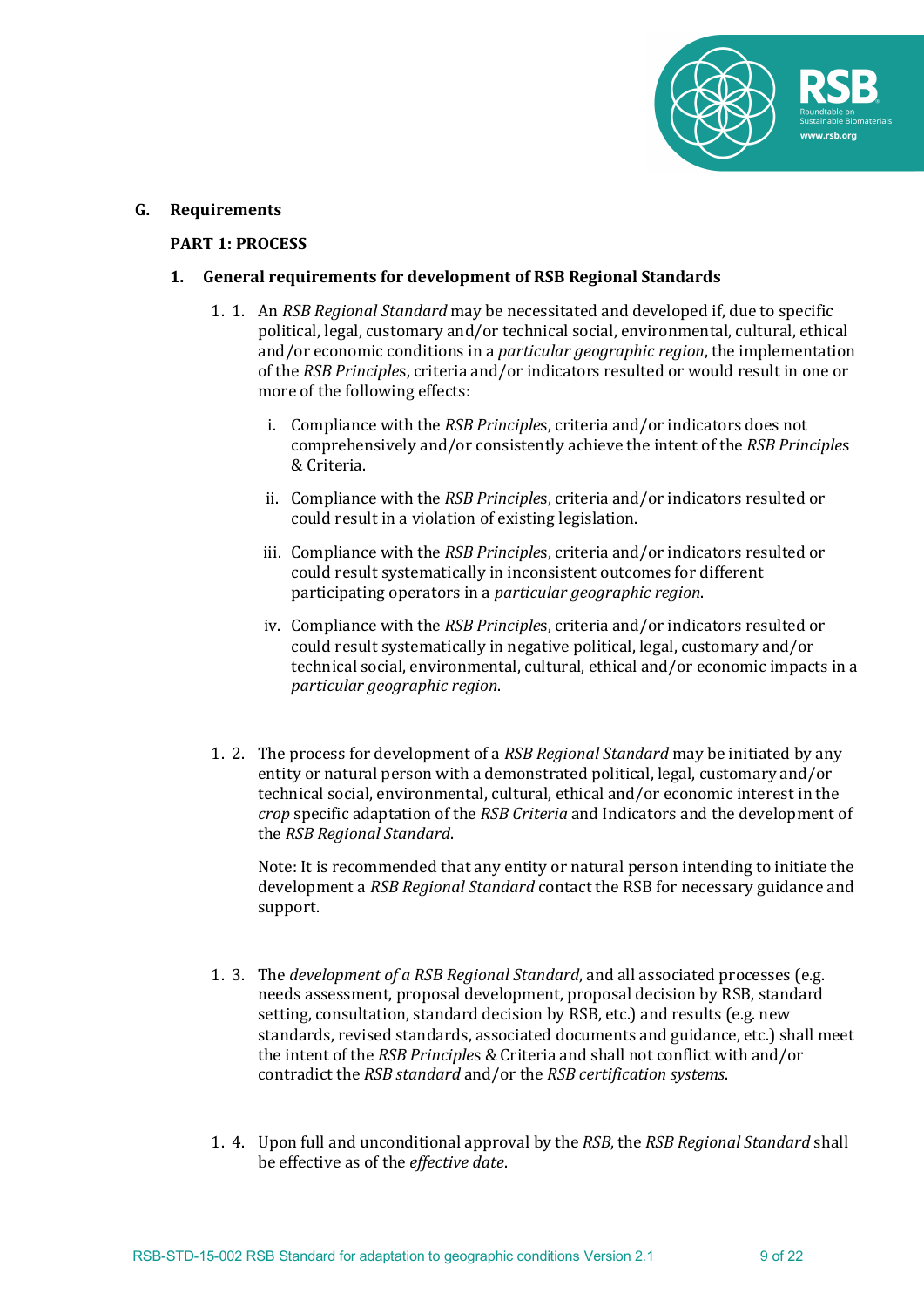

1. 5. *RSB members* and *constituents*, and the *RSB Certification Systems* and its *constituents* in the *particular geographic region*, which have already implemented the *RSB Principles* & Criteria without geographic adaptation, shall implement the *RSB Regional Standard* within 1 year of the *effective date*.

#### 2. Process for the development of a RSB Regional Standard

- 2. 1. Proposals to develop a RSB Regional Standard may be presented by any legal entity or natural person with a demonstrated political, legal, customary and/or technical, social, environmental, cultural, ethical and/or economic interest in the geographic adaptation of the RSB Criteria and Indicators and the development of the *RSB Regional Standard*.
- 2. 2. The entity or person proposing the *development of a RSB Regional Standard* shall be residing in the particular region for which the development of the *RSB Regional Standard* is proposed.
- 2. 3. The formal decision to authorize the *development of a RSB Regional Standard* shall be taken by *RSB*.
- 2. 4. The decision of *RSB* shall be based on a written proposal, which meets the requirements specified in Annex  $A -$  Requirements for the proposal for *development of a RSB Regional Standard*.
- 2. 5. Prior to the decision on the *development of a RSB Regional Standard*, the written proposal shall be circulated to the *RSB* and the *RSB members* for review and *comments*.
- 2. 6. Subject to compliance with the requirements specified in this standard, the decision on adopting or rejecting the proposal to develop a *RSB Regional Standard* shall be formally taken by the *RSB* and be publicly announced, e.g. through publication in the *RSB* Newsletter and on the *RSB* website.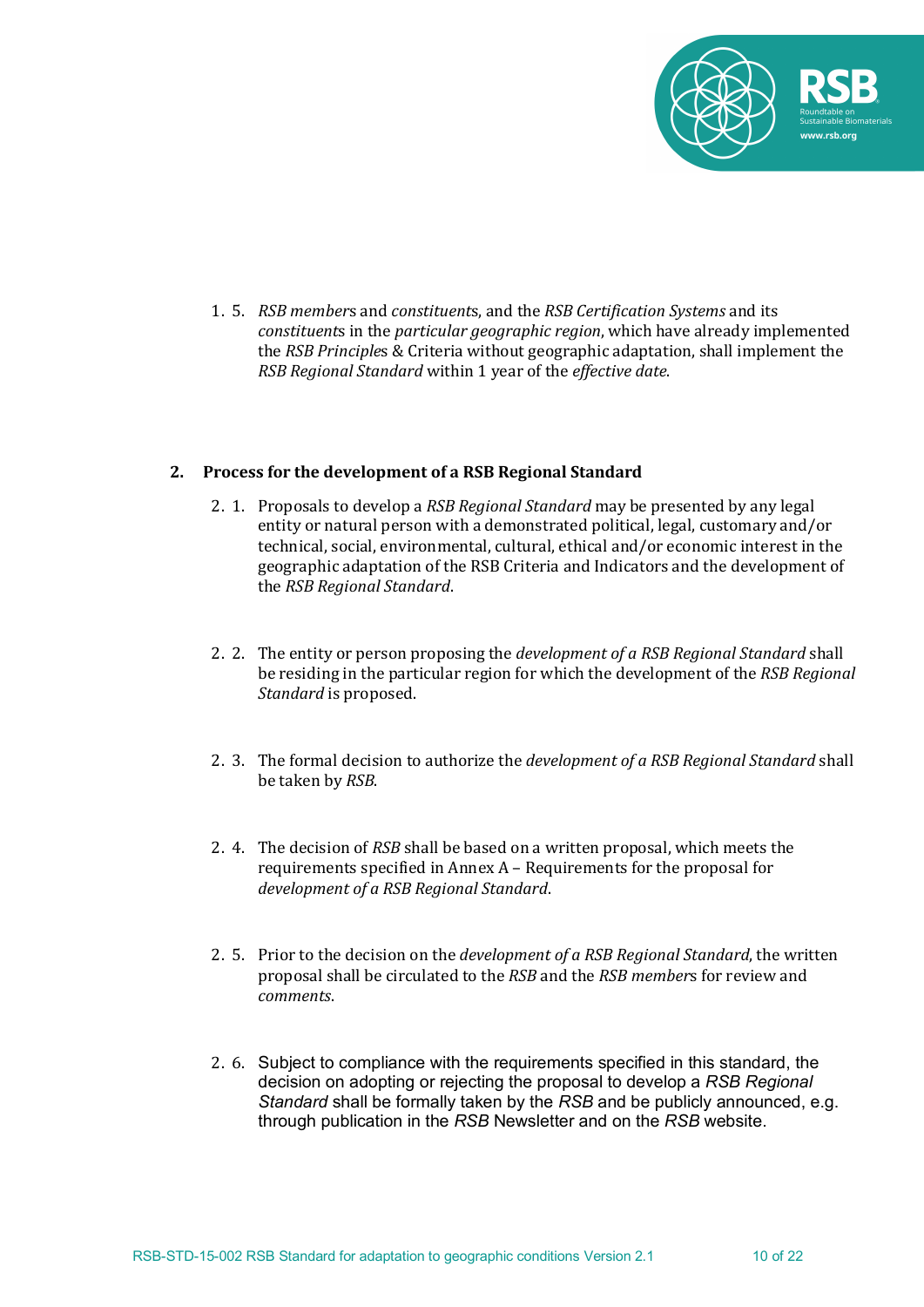

2. 7. The *Facilitator* shall serve as the principles contact point between the *RSB* and the process for the development of the *RSB Regional Standard*. The *Facilitator* shall be held technically, legally, financially and politically accountable, responsible and liable for the transparent, implementation of the process for the development of the *RSB Regional Standard* as proposed to and decided by the *RSB*. The *RSB* shall, at its sole discretion, accept or reject delegation of the technical, legal, financial and political accountability and responsibility for the transparent implementation of the proposed process to another independent third party.

### 2. 8. The *Facilitator* shall:

- 1. enter into an agreement with the RSB (e.g. memorandum of understanding, contract, etc.) detailing the technical, legal, financial and political accountabilities, responsibilities and liabilities for the transparent implementation of the proposed process the development of the *RSB Regional Standard*;
- 2. implement the agreement with the *RSB* and the proposed process for the development of the *RSB Regional Standard* as outlined in the proposal approved by the *RSB*;
- 3. report to the *RSB* periodically on the progress of the process for the development of the *RSB Regional Standard*;
- 4. present to the *RSB* for decision, any changes to the process for the development of the *RSB Regional Standard*;
- 5. report to the RSB upon the successful completion, suspension and/or termination of the process for the development of the *RSB Regional Standard*;
- 6. present to the RSB for decision the draft for approval of the *RSB Regional Standard* including a comprehensive documentation of the process for the development of the *RSB Regional Standard* and all other relevant documentation. This documentation shall, in particular, include detailed reference:
	- 1. to comprehensive consultation of the *RSB Regional Standard*, and to any and all experience, knowledge, concerns and inputs provided by relevant and affected *stakeholder*s and *constituent*s,
	- 2. on how these were considered transparently, equitably and without prejudice, and
	- 3. to an updated comprehensive and detailed strategy and program for long term maintenance of the *RSB Regional Standard* with specific reference to the long term viability and stability of the strategy and program for long term maintenance.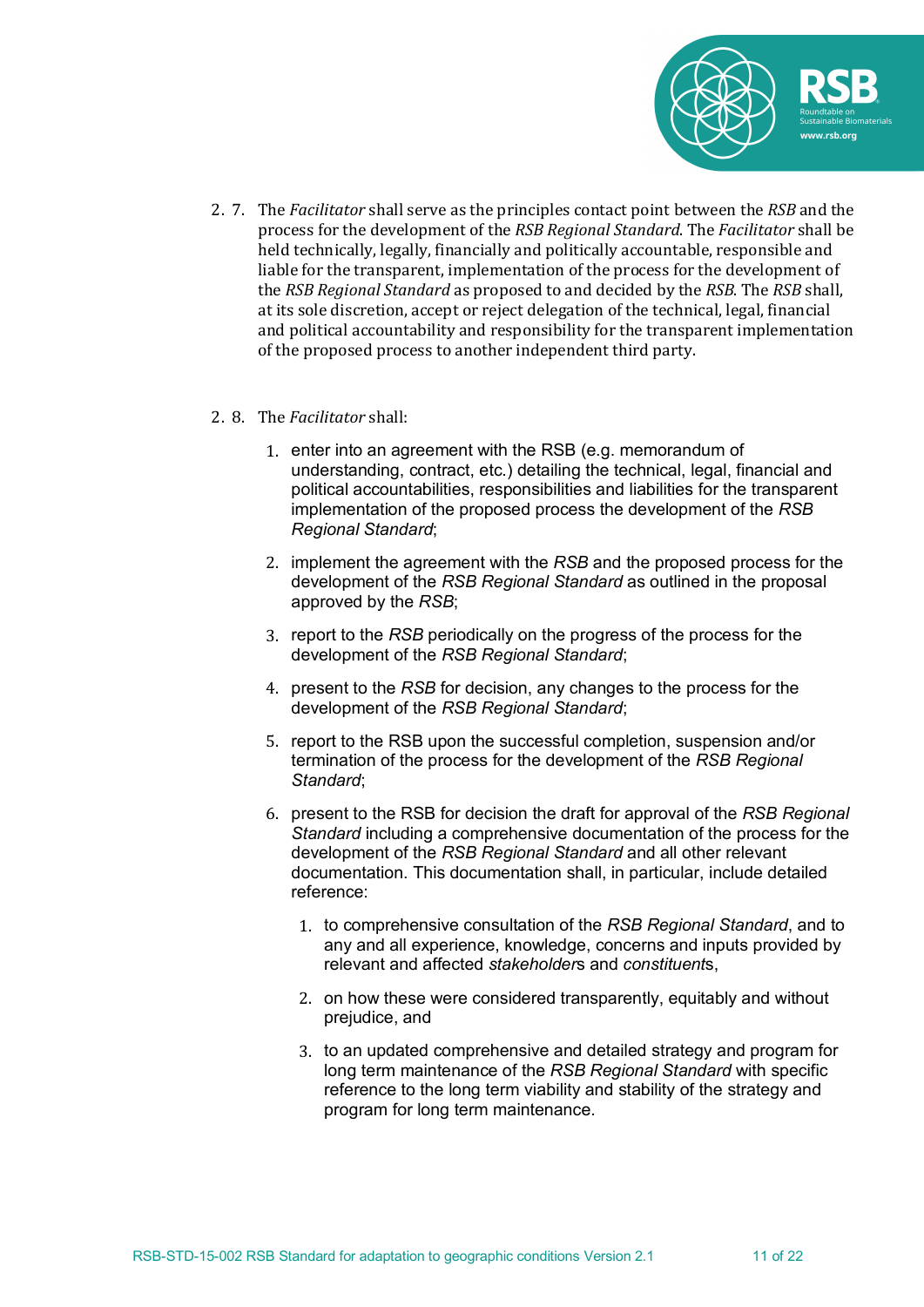

- 2. 9. The RSB shall evaluate:
	- 1. the draft for approval of the *RSB Regional Standard* and related documentation for compliance with this standard, comprehensiveness, consistency and feasibility;
	- 2. the process for developing the *RSB Regional Standard* and related documentation for compliance with this standard;
	- 3. the draft for approval of the *RSB Regional Standard* for any conflict or potential conflict with:
		- 1. the *RSB Principle*s & Criteria including their respective indicators and the intent of the *RSB Principle*s & Criteria,
		- 2. other *RSB Regional Standard*s,
		- 3. RSB Crop-Specific Standards,
		- 4. RSB Standards for adaptation to existing Biomass / Biofuels standards,
		- 5. RSB Standards for adaptation to existing Biomass / Biofuels schemes,
		- 6. other RSB standards, and/or
		- 7. other international standards;
	- 4. the strategy and program for long term maintenance of the *RSB Regional Standard* including in particular its long term viability and stability.
- 2. 10. RSB shall at its sole discretion either:
	- 1. approve the *RSB Regional Standard*, or
	- 2. approve the *RSB Regional Standard*, with amendments, or
	- 3. reject the *RSB Regional Standard*.
- 2. 11. If RSB approves the *RSB Regional Standard*, it shall make the *RSB Regional Standard* publicly available. The *RSB Regional Standard* shall then be binding for and be implemented by all *stakeholders* and *constituents* in the particular region, as specified in its intent and scope.
- 2. 12. If RSB approves the *RSB Regional Standard* with minor amendments, it shall advise the *Facilitator* on the amendments required. The *Facilitator* shall implement these amendments directly or submit to the RSB a proposal on how the amendments will be addressed.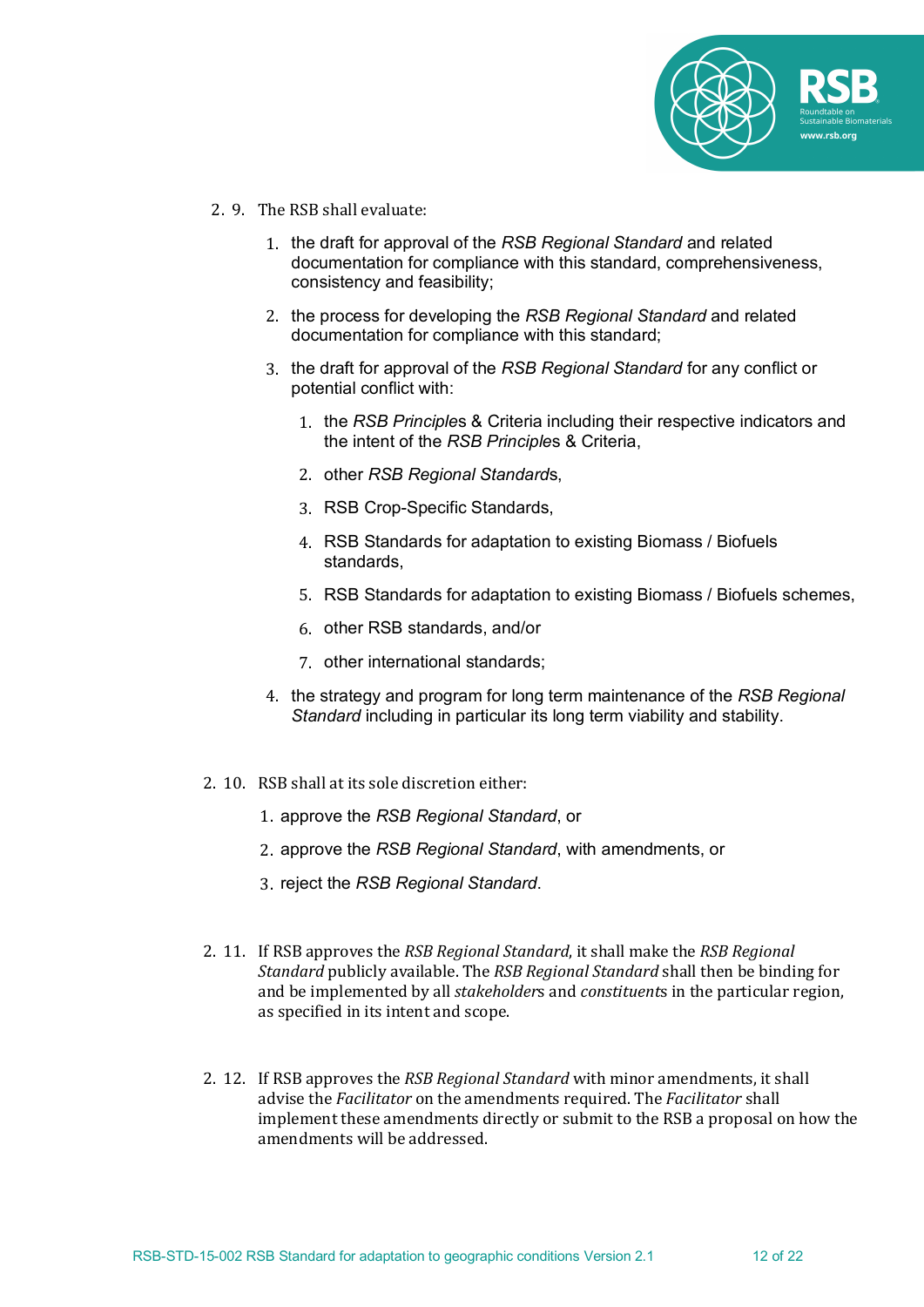

- 2. 13. If RSB rejects the *RSB Regional Standard*, it shall state the reasons for the rejection, and may suggest what steps it considers necessary in order to address its concerns. The *Facilitator* shall consider these reasons and submit to the RSB a proposal on how to address these reasons for rejection.
- 2. 14. RSB shall keep the following records for each *RSB Regional Standard* developed:
	- 1. written proposal for the development of the *RSB Regional Standard*,
	- 2. documentation of the approval by the RSB of the proposal for the development of the *RSB Regional Standard*.
	- 3. agreement with the *Facilitator*,
	- 4. names and affiliations of members of the consultation process, and of all other *stakeholder*s and *constituent*s that were approached, contacted, invited, engaged, consulted in the process for the development of the *RSB Regional Standard*,
	- 5. copies of all inputs and *comments* provided to the process for the development of the *RSB Regional Standard* and the names and affiliations of the *stakeholder*s that provided the input and comment,
	- 6. copies of all responses to *stakeholder* input and comment,
	- 7. copies of all draft standards compiled in the process for the development of the *RSB Regional Standard*,
	- 8. a description of all departures from this standard and all other RSB standards,
	- 9. the draft for approval of the *RSB Regional Standard* and accompanying documentation as it was submitted to the RSB for approval,
	- 10. documentation of the decisions by the RSB.

#### **PART 2: CONTENT**

#### **3. Reference to geographic scope and regional conditions**

3. 1. The Regional Standard shall, in its introduction, describe the specific political, legal, customary and/or technical social, environmental, cultural, ethical and/or economic conditions in the *particular geographic region*, that make the development of the *RSB Regional Standard* necessary. The scope of the standard shall be specified in terms of the political, legal, customary and/or technical social, environmental, cultural, ethical and/or economic conditions which differentiate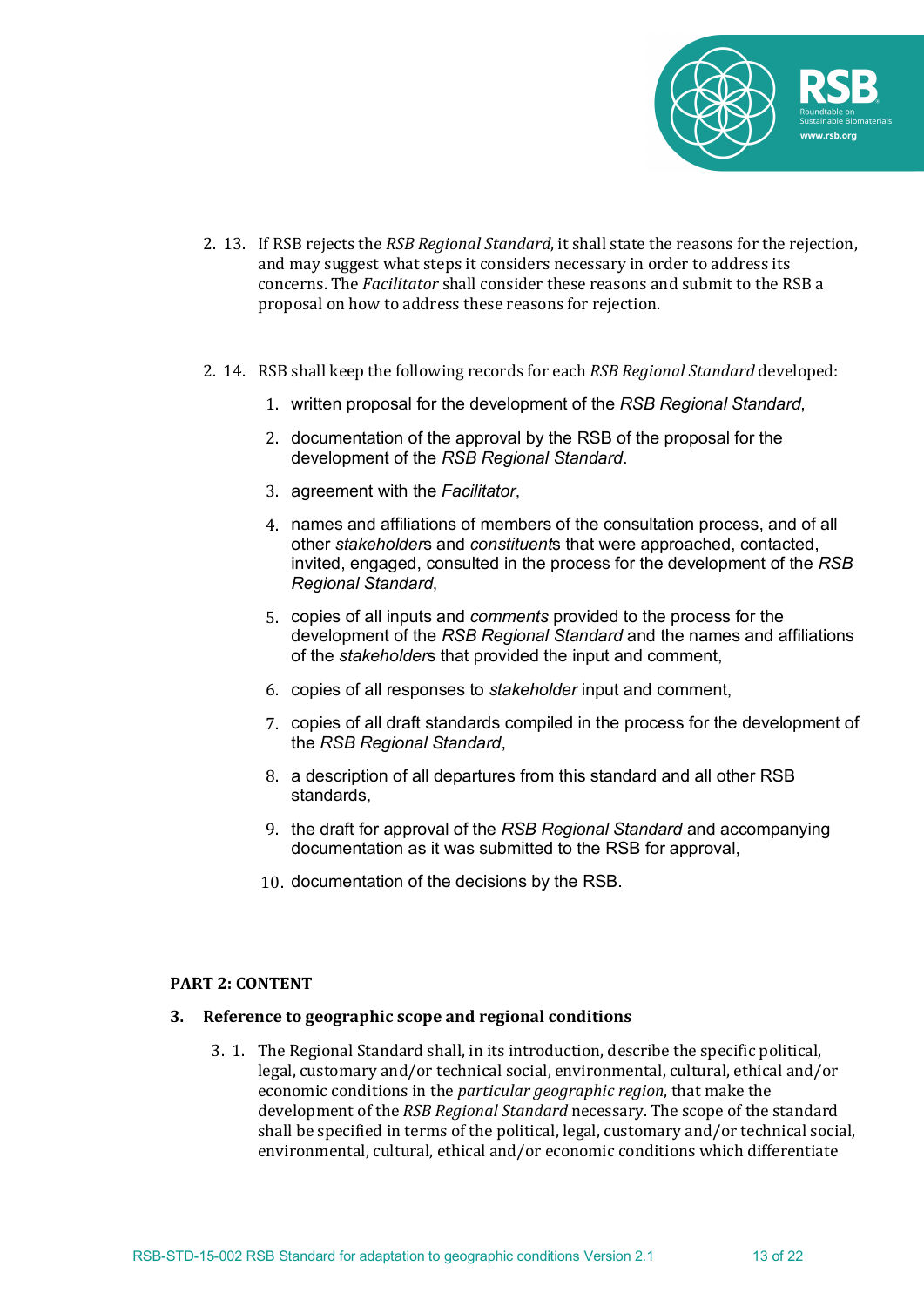

the *particular geographic region* from neighboring regions. This may coincide with a political designation (e.g. a country or a region  $(e.g., a$  number of countries, European Union, a province/state, a sub-national area, etc.), an ecological designation (e.g. eco-region, the Amazon Basin, etc.), as well as cultural (e.g. lands of Sami people in Norway, Sweden, Finland) or socio-economic regions.

- 3. 2. The *RSB Regional Standard* shall specify in its intent that the intent of the *RSB Principles* & Criteria shall be met.
- 3. 3. The *RSB Regional Standard* shall specify the scope to which it applies.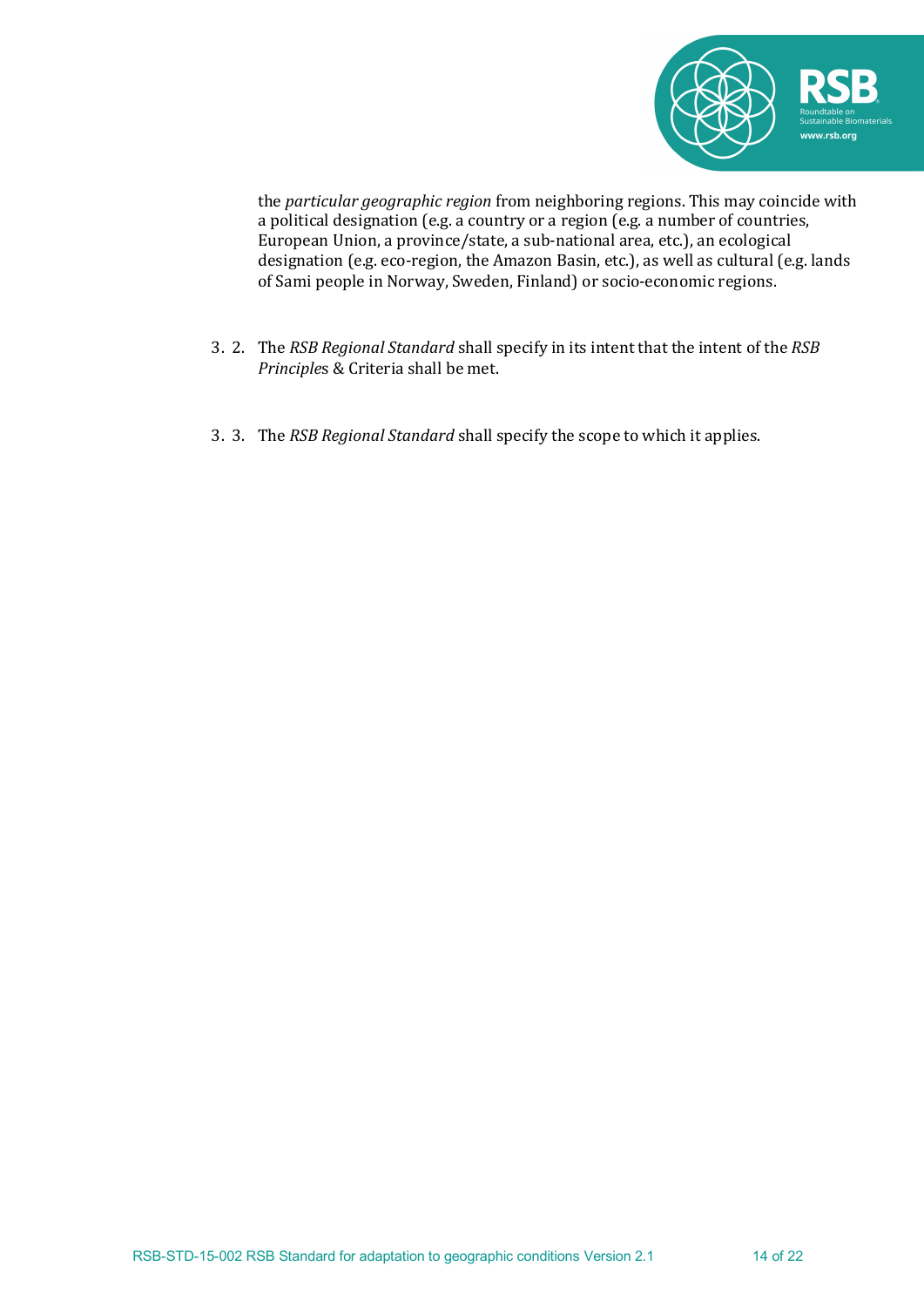

## **4. Adaptation of RSB Criteria and Indicators for specific regional conditions**

## **4.1.** Needs assessment for the development of the RSB Regional Standard

4.1.1. The needs assessment for the development of the *RSB Regional Standard* shall be conducted as outlined in Figure 2 and specified in the following requirements of this standard. The documentation of the needs assessment shall be part of the proposal for the development of the *RSB Regional Standard*.

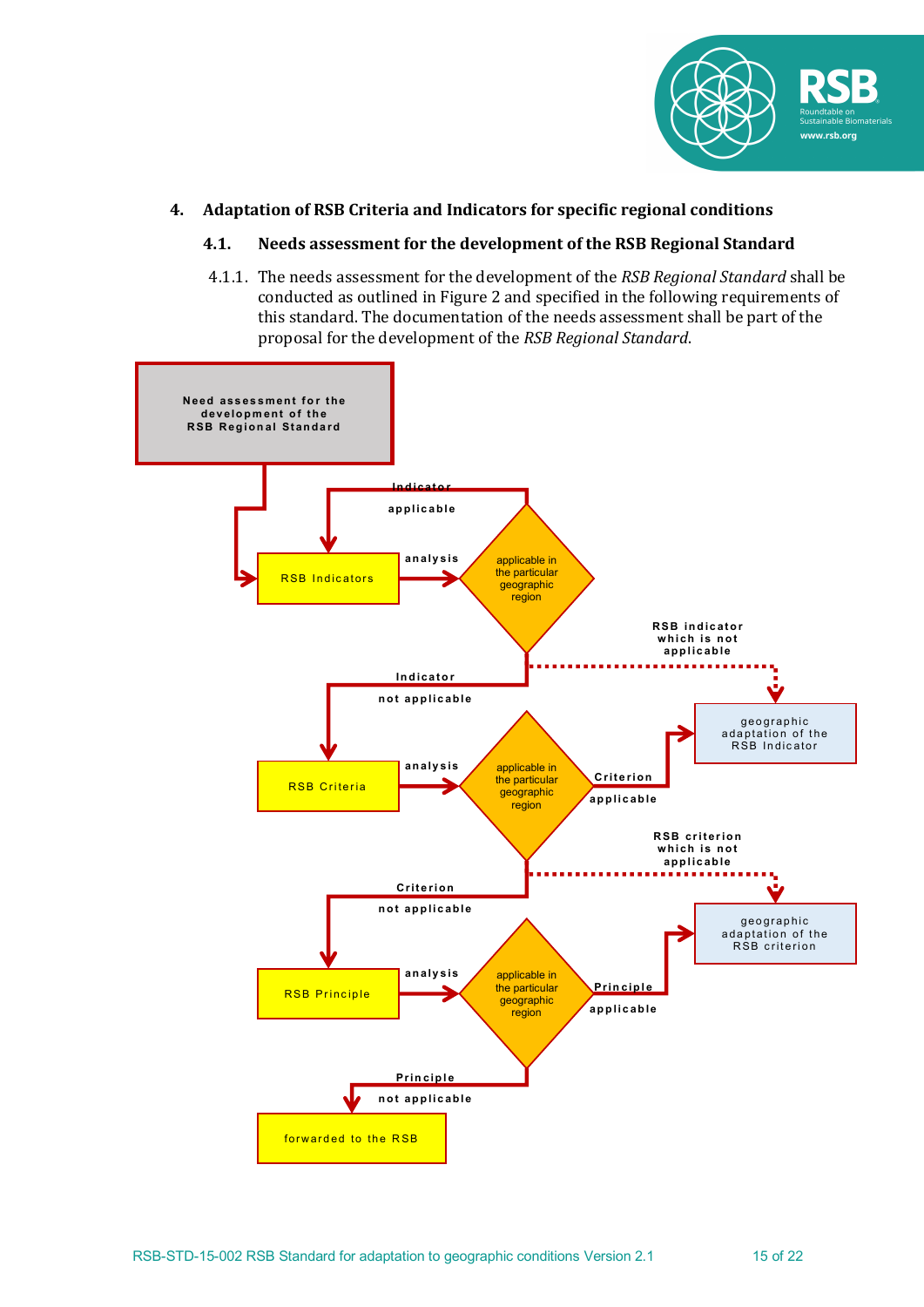

#### Figure 2: Schematic overview of the assessment of the needs for development of the *RSB Regional Standard*

- 4.1.2. The *Facilitator* shall analyze the applicability of each *RSB Indicator* to the specific geographic conditions. Analysis of the applicability of each *RSB Indicator* shall include a detailed evaluation whether implementation of the *RSB Principles*, Criteria and/or Indicators leads to one or more of the following results listed in  $1.1$ , points i.-iv.
- 4.1.3. If an *RSB Indicator* is found to lead to one or more of the results listed in 1.1, points i.-iv.:
	- 1. the corresponding analysis and rationale shall be provided in the documentation of the needs assessment.
	- 2. the applicability of the corresponding *RSB Criterion* shall be analyzed,
	- 3. if the corresponding *RSB Criterion* is found to be applicable and to not lead to one or more of the results listed 1.1, points i.-iv., the *RSB Indicator* which was analyzed, shall be adapted to the political, legal, customary and/or technical social, environmental, cultural, ethical and/or economic conditions in the *particular geographic region*,
	- 4. the adaptation of the *RSB Indicator* analyzed shall ensure that the intent of the corresponding *RSB Criterion* is met.
- 4.1.4. If an *RSB Criterion* is found not to be applicable and to lead to one or more of the results listed in 1.1, points i.-iv.:
	- 1. the corresponding analysis and rationale shall be provided in the documentation of the needs assessment,
	- 2. the applicability of the corresponding *RSB Principle* shall be analyzed,
	- 3. if the corresponding *RSB Principle* is found to be applicable and to not lead to one or more of the results listed in 1.1, points i.-iv., the *RSB Criterion* which was analyzed shall be adapted to the political, legal, customary and/or technical social, environmental, cultural, ethical and/or economic conditions in the *particular geographic region*,
	- 4. the adaptation of the *RSB Criterion* which was analyzed shall ensure that the intent of the corresponding *RSB Principle* is met.
- 4.1.5. If an *RSB Principle* is found to not be applicable and to lead to one or more of the results listed in 1.1, points i.-iv., the full documentation of the analysis shall be forwarded to the RSB for consideration.

#### **4.2. Geographic adaptation of the RSB Indicators and RSB Criteria identified**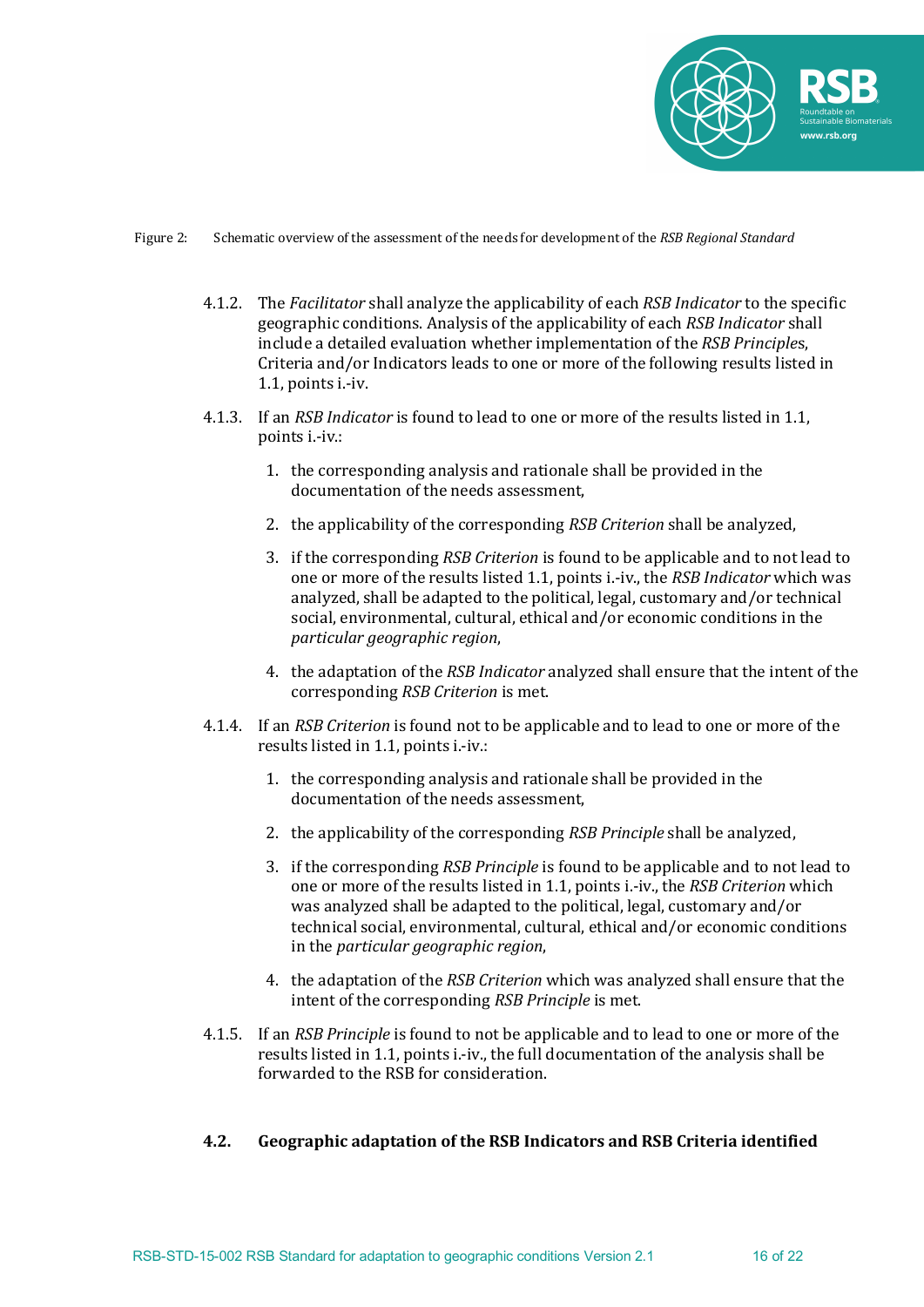

4.2.1. The geographic adaptation of the RSB Indicators and RSB Criteria and the *development of a RSB Regional Standard* shall be conducted as outlined in Figure 3 and specified in the following binding requirements.



- Figure 3: Schematic overview of the geographic adaptation of the RSB Indicators and RSB Criteria and development of the *RSB Regional Standard* 
	- 4.2.2. Any adaptation of and changes to RSB Indicators and/or RSB Criteria shall be limited to those RSB Indicators and RSB Criteria documented in the needs assessment to be not applicable and to lead to one or more of the results listed in  $1.1$ , points i.-iv..
	- 4.2.3. If the lack of applicability (results listed in 1.1, points i.-iv.) can be addressed through the introduction of additional RSB Indicators and/or RSB Criteria, the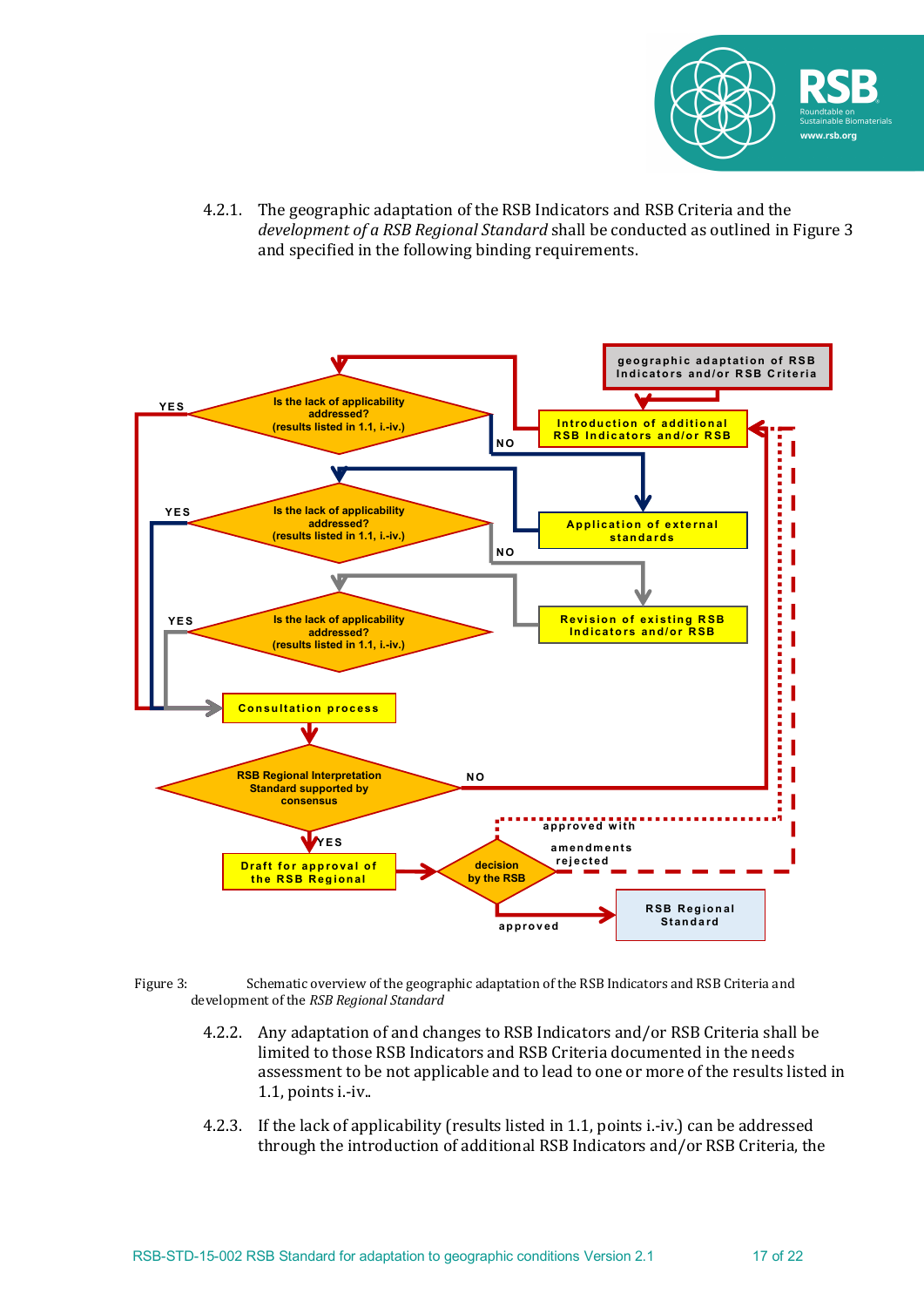

process for geographic adaptation shall identify and introduce such additional Indicators to meet the intent of the corresponding *RSB Criterion* and/or such additional Criteria to meet the intent of the corresponding *RSB Principle*.

- 4.2.4. If the lack of applicability (results listed in 1.1, points i.-iv.) cannot be addressed through the introduction of additional Indicators and/or Criteria, but through the application of *external standards*, the process for geographic adaptation shall identify and specify such *external standards* to meet the intent of the corresponding *RSB Criterion* and/or the corresponding *RSB Principle*.
- 4.2.5. If the lack of applicability (results listed in 1.1, points i.-iv.) cannot be addressed through the introduction of additional Indicators and/or Criteria, or through the application of *external standards*, the process for geographic adaptation shall revise the *RSB Indicator* to meet the intent of the corresponding *RSB Criterion* and/or the *RSB Criterion* to meet the intent of the corresponding *RSB Principle*.
- 4.2.6. The requirements listed in 4.2.2.  $-$  4.2.5. shall be repeatedly applied for each of the RSB indicators and RSB Criteria identified as not applicable in the needs assessment.
- 4.2.7. The *RSB Regional Standard* shall include the wording of all *RSB Principles*, RSB Criteria and RSB Indicators, including those which were adapted and those which remained unchanged in the same order as they are prescribed in the *RSB Principles* & Criteria and corresponding RSB Indicators.
- 4.2.9. New or adapted RSB Criteria and/or RSB Indicators, and/or *external standards* specified shall only include elements that contribute to the achievement of the objective of the corresponding *RSB Principle* or *RSB Criterion*.
- 4.2.10 New or adapted RSB Criteria, and/or *external standards* specified shall specify objectives of practice and performance that are specific and measurable during an evaluation.
- 4.2.11 New or adapted RSB Indicators, and/or external standards specified shall specify outcomes or levels (i.e. thresholds) of performance that are specific and measurable during an evaluation.
- 4.2.12 The meaning of the RSB Indicators and the level of performance required to comply with the RSB Indicators shall be clear to the user.
- 4.2.13 Each *RSB Indicator* shall refer to a single aspect of performance to be evaluated. An *RSB Indicator* which includes more than one aspect to be evaluated shall list these aspects separately as sub-divisions of the RSB Indicator.
- 4.2.14 RSB Criteria and RSB Indicators shall be free from subjective elements. The use of such phrases as "ordinarily", "substantial", "proactive", "appropriate to", "minimize", "wherever possible", "thorough", "best available" or similar terms requiring subjective judgment shall be avoided.
- 4.2.15 The *RSB Regional Standard* shall be written using a clear and consistent vocabulary which uses or permits unambiguous translation of the following English words in accordance with the specific meanings given below: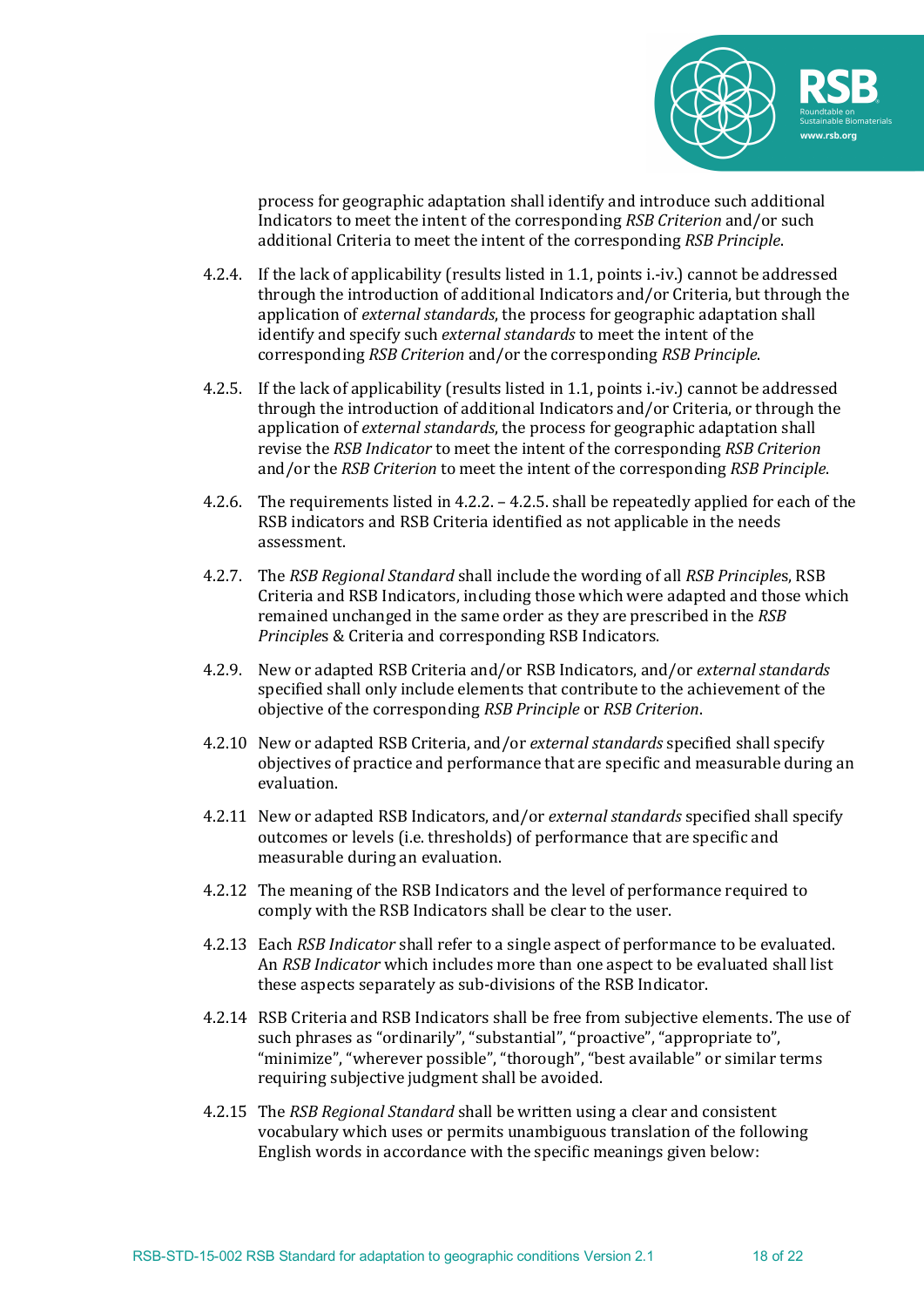

- 1. the words 'shall' indicates a binding requirement of the standard, and the words 'shall not' to indicate a binding prohibition. A binding requirement must be complied with to achieve compliance with the standard,
- 2. the words 'should' or 'should not' indicate a recommendation, rather than a requirement or prohibition. If a recommendation is not complied with, the participating operator and the certification body evaluating the participating operator shall demonstrate that implementation of the indicator was not necessary to achieve the intent of the criterion,
- 3. the words 'may' or 'may not' indicate an optional or a permitted course of action, within the limits of the standard.
- 4. the words 'need not' indicate that a specified course of action is not a requirement.
- 4.2.16 The new or adapted RSB Criteria and/or RSB Indicators shall include examples of means of verification for every RSB Indicator.
- 4.2.17 The new or adapted RSB Criteria and/or RSB Indicators shall include clear supplementary information as necessary to identify any categories of users to whom special provisions are applicable (e.g. small operators, large operators, vertically integrated operations, communities, indigenous peoples, etc).
- 4.2.18 The new or adapted RSB Criteria and/or RSB Indicators may include guidance notes to help participating operators, accreditation bodies, certification bodies. auditors or others in using the *RSB Regional Standard*. In all cases the *RSB Regional Standard* shall state that guidance or applicability notes shall not be normative.
- 4.2.19 The new or adapted RSB Criteria and/or RSB Indicators may include references to supplementary standards or documents (e.g. best practice guidelines) developed by external third parties. Such references shall specify clearly whether compliance with any additional requirements is normative.
- 4.2.20 The new or adapted RSB Criteria and/or RSB Indicators shall comply with the latest versions of all approved RSB Standards.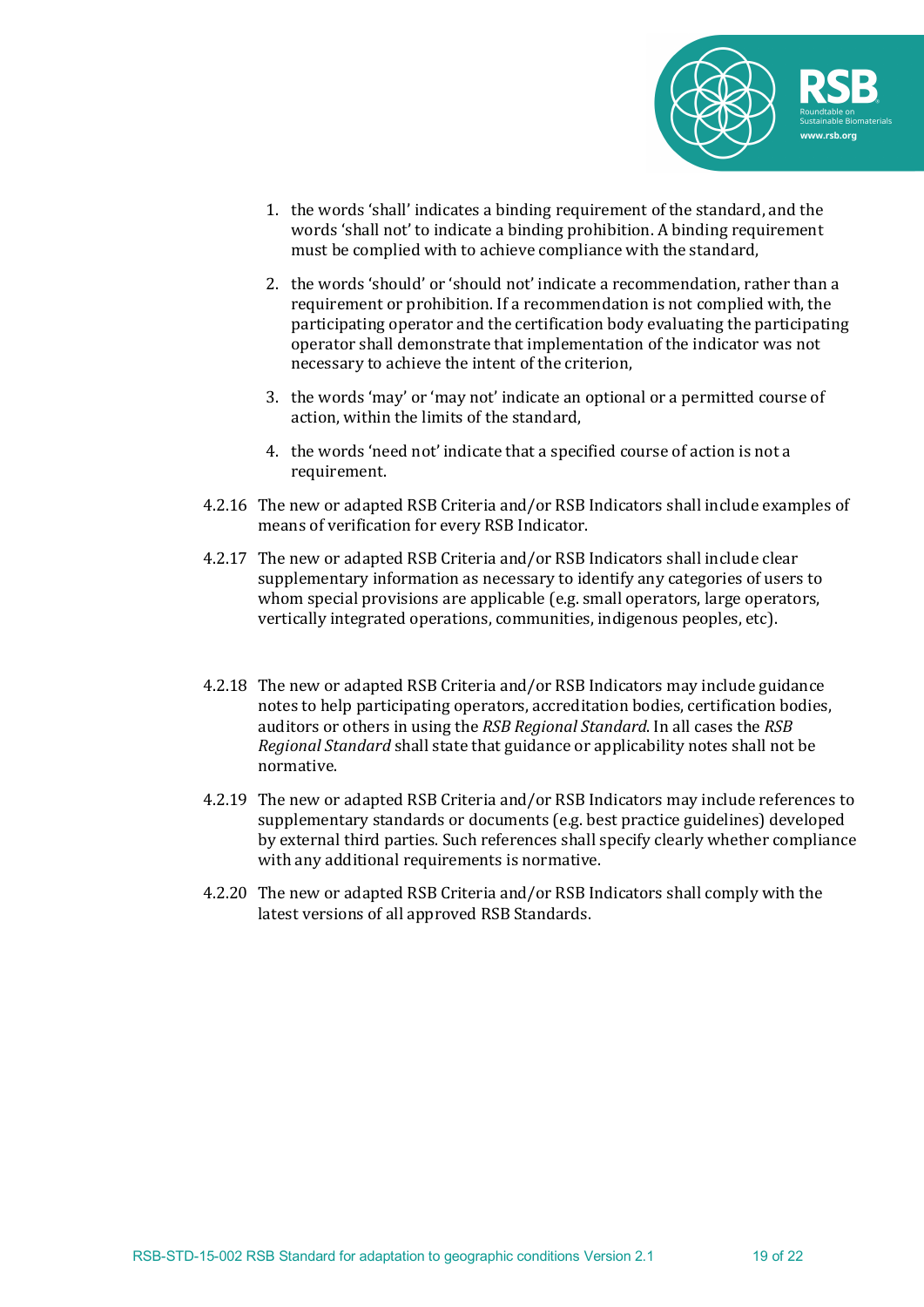

### **ANNEX A**

### **Requirements for the written proposal for development of a RSB Regional Standard**

Binding requirements

The written proposal for the *development of a RSB Regional Standard* shall:

- i. 1. Specify the aims and objectives of the *RSB Regional Standard*, including the benefits related to credibility, integrity and efficiency.
- 2. Define the *geographic scope* of the *particular geographic region* for which the *RSB Regional Standard* is proposed. The *geographic scope* shall refer in detail to the political, legal, customary and/or technical social, environmental, cultural, ethical and/or economic conditions which differentiate the particular region from neighboring regions.
- 3. Describe the specific political, legal, customary  $and/or$  technical social, environmental, cultural, ethical and/or economic conditions in the determined region that necessitate the *development of a RSB Regional Standard*.
- 4. Include the documentation of the needs assessment (see: 4.1 Needs assessment for the development of the *RSB Regional Standard*).
- i. 5. State that the proposed *RSB Regional Standard* will be developed in compliance with the ISEAL Code of Good Practice for Setting Environmental and Social Standards.
- i. 6. Demonstrate that technical expertise and experience required for setting international standards and political expertise and experience required for managing multi*stakeholder* standard setting processes are available to be engaged.
- i. 7. Detail the process for the *development of a RSB Regional Standard*. The detailed description of the process shall include specific results and milestones as well as indicators to measure progress towards achievement of the results and milestones, and how these results, milestones and indicators will address the necessity for the *development of a RSB Regional Standard*.
- i. 8. Identify and map the *stakeholder* and *constituent* groups that will be affected by the *development of a RSB Regional Standard* and the potential political, legal, customary and/or technical social, environmental, cultural, ethical and/or economic impacts upon each of these *stakeholder* groups. Mapping *stakeholder* and *constituent* groups shall include the development of objective criteria and pro-active procedures for identification of relevant and affected *stakeholder*s and *constituent*s. Pro-active procedures shall include dedicated activities to reach out to and engage with relevant and affected *stakeholder*s and *constituent*s and to overcome political, legal, customary and/or technical social, environmental, cultural, ethical and/or economic barriers to equitable participation (e.g. language constraint, lack of resources, etc.) which *stakeholder* and *constituent* groups may be facing in the process for the development of the *RSB Regional Standard*.
- i. 9. Detail that all relevant *stakeholder*s and *constituent*s in the particular region are informed about and support the process for the development of the *RSB Regional Standard*.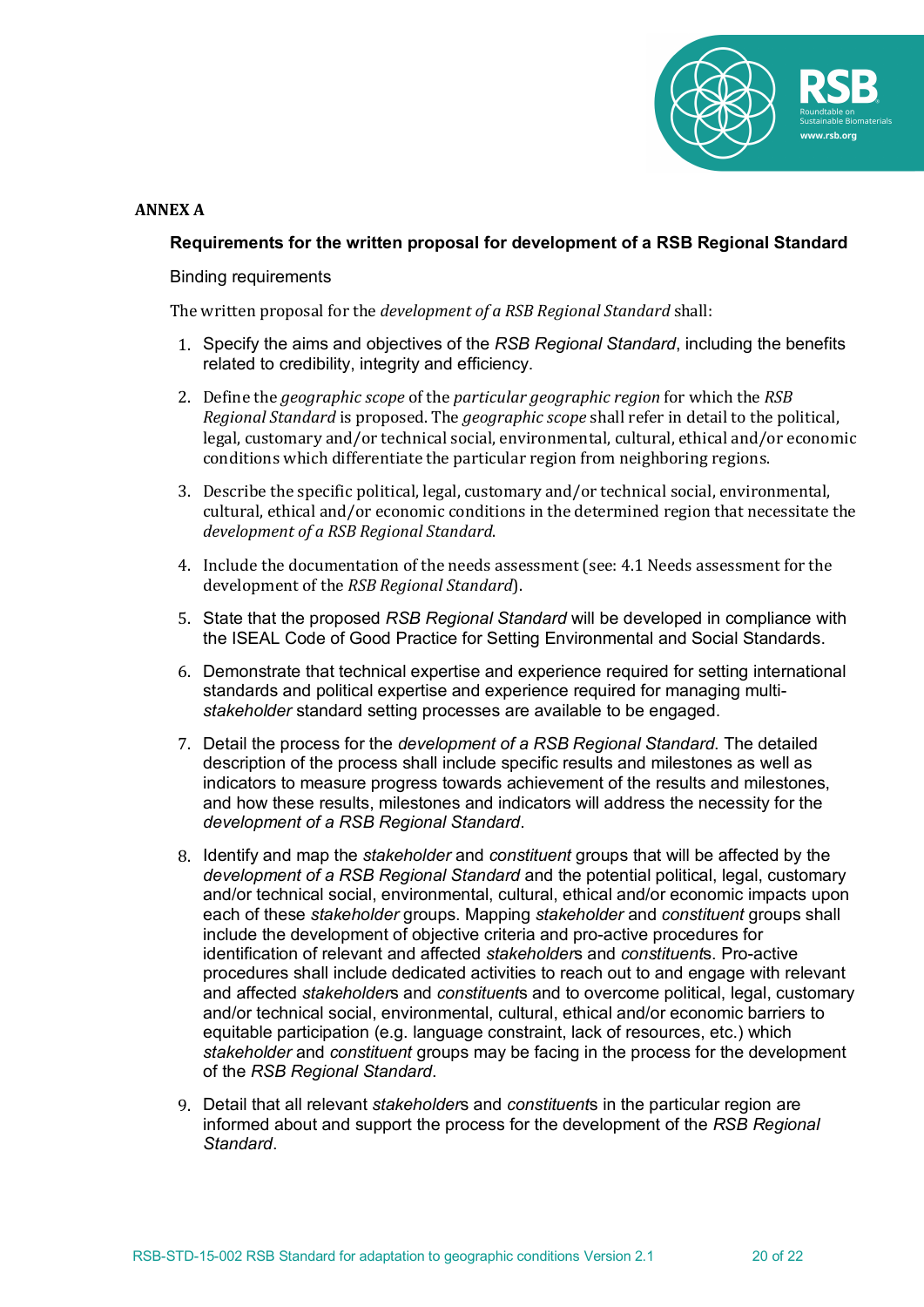

- 10. Ensure that the experience, knowledge, concerns and inputs including technical and scientific expertise of all relevant and affected *constituent*s and *stakeholder*s are considered transparently, equitably and without prejudice in the proposed process for the development of the *RSB Regional Standard*. The process shall include detailed, comprehensive, consistent and transparent pilot-testing of the *RSB Regional Standard*.
- 11. Detail how the process shall take decisions directly related to the geographic adaptation of the *RSB Principle*s, criteria and/or indicators and the content of the *RSB Regional Standard* by consensus of all relevant *stakeholder*s and *constituent*s.
- 12. Detail how the *RSB Regional Standard* will be maintained in the long term, if it is formally adopted by the RSB. This maintenance in the long term shall include:
	- 1. monitoring whether the *RSB Regional Standard* achieves its intended objectives;
	- 2. monitoring whether the *RSB Regional Standard* overcomes the factors which necessitated its development;
	- 3. monitoring of the political, legal, customary and/or technical social, environmental, cultural, ethical and/or economic effects of the *RSB Regional Standard* on *stakeholder*s and *constituent*s in the particular region;
	- 4. conduct of periodic revision of the *RSB Regional Standard* in intervals of no more than 5 years;
	- 5. responding to requests for clarification and additional information (e.g. guidance and advice) related to the implementation of the *RSB Regional Standard*;
- 13. Detail the governance and management structures which will be formally responsible for implementing the process for the development of the *RSB Regional Standard*.
- 14. Specify a tentative financial plan for the process for the development of the *RSB Regional Standard*. The tentative financial plan shall include an estimation of the overall costs and an estimation of the costs which will need to be incurred by the RSB for accompanying the process.
- 15. Include in the tentative financial plan, as well as tentative/prospective sources and commitments for providing the necessary financial resources.

## **Guidance**

- 1. With reference to Annex A, requirements 8.-11.:
	- 1. The *Facilitator* should set up a consultation process for each *RSB Regional Standard*.
	- 2. The consultation process should ensure that all *stakeholder*s and *constituent*s who may be affected by the implementation of a specific *RSB Regional Standard* have the opportunity to comment, formally, during the process of development of the standard.